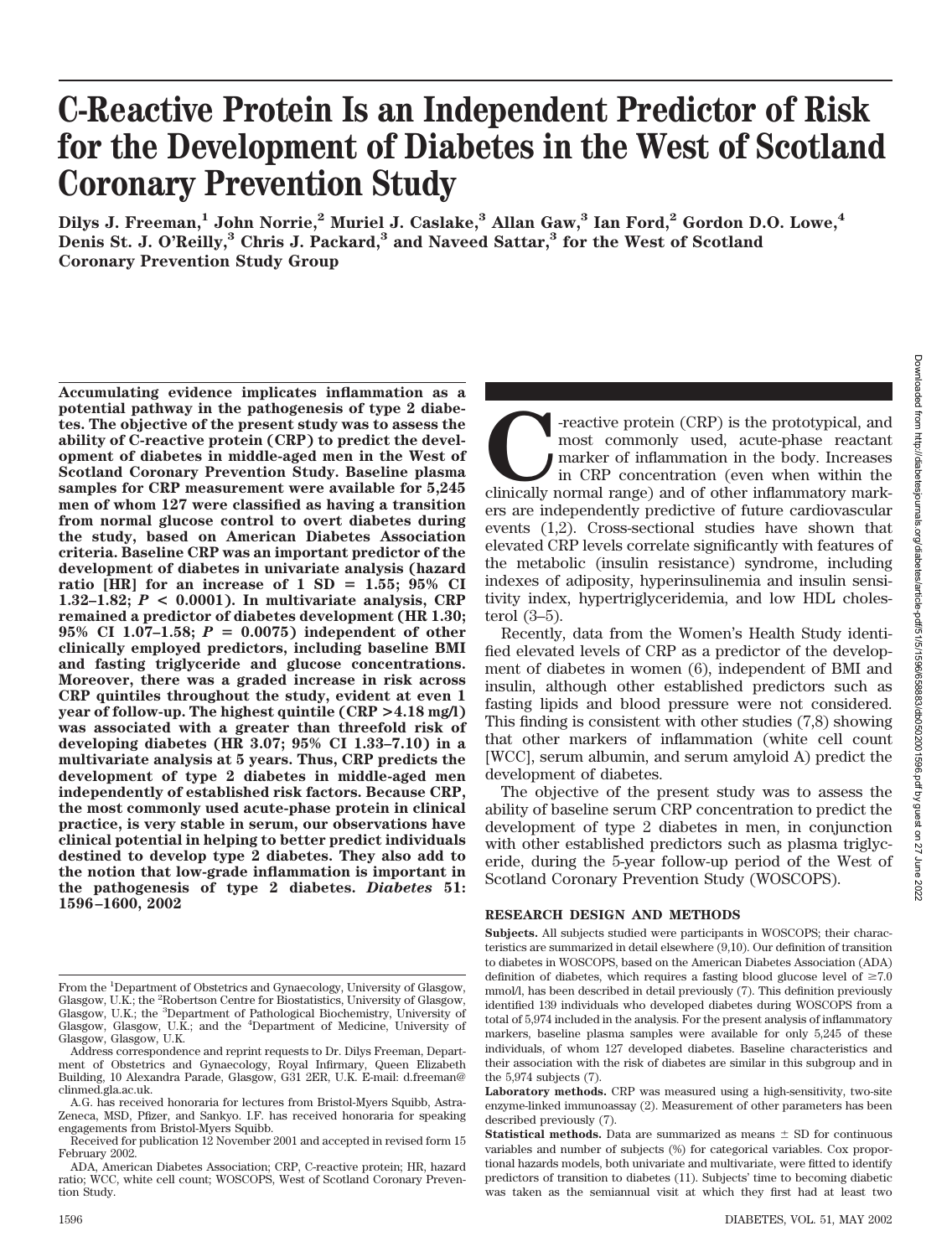## TABLE 1 Baseline characteristics

|                                      | Diabetic<br>subjects | Nondiabetic<br>subjects |
|--------------------------------------|----------------------|-------------------------|
| $\boldsymbol{n}$                     | 127                  | 5,118                   |
| Age (years)                          | $55.6 \pm 5.7$       | $55.3 \pm 5.5$          |
| BMI $\frac{\text{kg}}{\text{m}^2}$   | $27.8 \pm 3.7$       | $25.9 \pm 3.1$          |
| Alcohol (units/week)                 | $11 \pm 15$          | $11 \pm 13$             |
| Smoking $(Y/N)$                      | 58 (46)              | 2,222(43)               |
| Pravastatin therapy                  | 52 (41)              | 2,579(50)               |
| Systolic blood pressure (mmHg)       | $138 \pm 17$         | $135 \pm 17$            |
| Diastolic blood pressure (mmHg)      | $85 \pm 10$          | $84 \pm 10$             |
| Hypertension $(Y/N)$                 | 34 (27)              | 793 (15)                |
| $Ln(triglyceride)$ [ $ln(mmol/l)$ ]  | $0.78 \pm 0.39$      | $0.51 \pm 0.40$         |
| Total cholesterol (mmol/l)           | $7.18 \pm 0.61$      | $7.02 \pm 0.58$         |
| HDL cholesterol (mmol/l)             | $1.04 \pm 0.20$      | $1.14 \pm 0.24$         |
| Total cholesterol-to-HDL             |                      |                         |
| cholesterol ratio                    | $7.15 \pm 1.48$      | $6.41 \pm 1.36$         |
| Glucose (mmol/l)                     | $5.48 \pm 0.70$      | $4.69 \pm 0.49$         |
| $Ln(WCC)$ [ $ln(10^9$ cells/1)]      | $1.94 \pm 0.26$      | $1.84 \pm 0.27$         |
| $Ln(sensitive \ CRP)$ [ $ln(mg/l)$ ] | $1.05 \pm 0.90$      | $0.53 \pm 1.08$         |

Data for continuous measurements are means  $\pm$  SD, and for categorical measurements, *n* (%). Baseline characteristics of subjects who had at least two post-randomization measurements of glucose, were not self-reported diabetic patients at baseline and did not have a fasting glucose at baseline  $\geq 7.0$  mmol/l, and had baseline plasma available for CRP measurements. Ln, natural logarithm.

postrandomization glucose measurements  $\geq 7.0$  mmol/l and at least one postrandomization glucose measurement > 2.0 mmol/l above baseline glucose, or the postrandomization visit at which they first indicated taking hypoglycemic drugs. Because of nonattendance at visits or end of study (with varying length of follow-up), subjects' time to becoming diabetic was censored at the last semiannual visit at which their glucose was measured. Lifestyle, lipids, and other coronary heart disease risk factors at baseline were considered. The multivariate model contained all the covariates, regardless of statistical significance, to allow the effect of each covariate in the presence of all other, possibly confounding, covariates to be assessed. Plasma triglyceride, sensitive CRP, and WCC were log transformed, and glucose was modeled after transformation into quintiles. Additionally, log sensitive CRP was modeled after transformation into quintiles for further multivariate and Kaplan-Meier analysis. Quintile limits were based on the distribution in those who did not develop diabetes.

## **RESULTS**

**Study subjects.** In the WOSCOPS cohort, 5,974 participants had at least two postrandomization blood glucose measurements and were neither self-reported diabetic patients nor had elevated fasting blood glucose  $(\geq 7.0)$ mmol/l) at baseline. Of these, plasma samples for CRP measurement were available for 5,245 (87.8%), who make up the subjects of this study. During the follow-up period, 127 of the 5,245 subjects developed diabetes. The baseline characteristics of these men and those who did not develop diabetes are shown in Table 1.

**Univariate predictors of diabetes.** As shown in Table 2, BMI, HDL cholesterol, natural log triglyceride, total cholesterol, natural log WCC, baseline glucose, systolic blood pressure, and pravastatin therapy were all univariate predictors of the development of diabetes. Age, alcohol intake, and smoking status were not significant predictors. Baseline CRP was a strong significant predictor of the development of diabetes (hazard ratio [HR] 1.55; 95% CI 1.32–1.82;  $P < 0.0001$ ). When baseline CRP levels were divided into quintiles, HRs increased continuously across the quintiles, with a greater than sixfold risk in the highest CRP quintile (HR 6.13; 95% CI 2.76–13.60) relative to the lowest quintile (Table 3).

**Multivariate predictors of diabetes.** In the multivariate Cox model, baseline BMI, natural log triglyceride, and baseline glucose remained significant predictors, but systolic blood pressure, total cholesterol, HDL cholesterol, and natural log WCC were no longer statistically significant (Table 2). Pravastatin treatment shows the same risk reduction as previously reported (HR 0.72) (7) but, probably because there are fewer cases, just fails to reach significance at the  $P = 0.05$  level in the present analysis.

#### TABLE 2

Univariate and multivariate analysis

|                             |                                  | Univariate hazard         |                  | Multivariate hazard       |                  |
|-----------------------------|----------------------------------|---------------------------|------------------|---------------------------|------------------|
|                             | $\sim$ 1 SD change               | ratio $(95\% \text{ CI})$ | $\boldsymbol{P}$ | ratio $(95\% \text{ CI})$ | $\boldsymbol{P}$ |
| Age                         | 5 years                          | $1.03(0.88 - 1.21)$       | 0.68             | $1.00(0.84 - 1.19)$       | 1.00             |
| BMI                         | $3 \text{ kg/m}^2$               | $1.64(1.43-1.88)$         | < 0.0001         | $1.28(1.10-1.49)$         | 0.0012           |
| Ln(WCC)                     | $0.25 \ln(10^9 \text{ cells/l})$ | $1.41(1.20-1.65)$         | < 0.0001         | $1.14(0.94 - 1.38)$       | 0.19             |
| Systolic blood pressure     | $20 \text{ mmHg}$                | $1.22(1.00-1.48)$         | 0.05             | $1.02(0.83 - 1.25)$       | 0.86             |
| Ln(triglyceride)            | $0.5 \ln(\text{mmol/l})$         | $2.25(1.81 - 2.79)$       | < 0.0001         | $1.42(1.03-1.96)$         | 0.031            |
| Total cholesterol           | $0.5 \text{ mmol/l}$             | $1.26(1.10-1.45)$         | 0.0008           | $1.04(0.87-1.24)$         | 0.69             |
| HDL cholesterol             | $0.25$ mmol/l                    | $0.60(0.49-0.75)$         | < 0.0001         | $0.84(0.64-1.09)$         | 0.18             |
| Alcohol                     | 10 units/week                    | $1.02(0.89 - 1.16)$       | 0.83             | $0.95(0.82 - 1.10)$       | 0.48             |
| <b>Smoking</b>              | Y/N                              | $1.13(0.80 - 1.60)$       | 0.5              | $0.95(0.66 - 1.49)$       | 0.97             |
| Pravastatin therapy         |                                  | $0.70(0.49 - 0.99)$       | 0.045            | $0.72(0.50-1.03)$         | 0.070            |
| Ln(CRP)                     | $1 \ln(mg/l)$                    | $1.55(1.32 - 1.82)$       | < 0.0001         | $1.30(1.07-1.58)$         | 0.0075           |
| Glucose                     | mmol/l                           |                           |                  |                           |                  |
| Quintile I: $<4.3$          |                                  | Referent level            |                  | Referent level            |                  |
| Quintile II: $>4.3$ to 4.5  |                                  | $0.98(0.35 - 2.75)$       |                  | $0.90(0.32 - 2.54)$       |                  |
| Quintile III: $>4.5$ to 4.7 |                                  | $0.42(0.11-1.85)$         | $< 0.0001*$      | $0.38(0.10-1.42)$         | $< 0.0001*$      |
| Quintile IV: $>4.7$ to 5.0  |                                  | $1.53(0.85 - 3.58)$       |                  | $1.31(0.56 - 3.08)$       |                  |
| Quintile $V: >5.0$          |                                  | $11.9(6.0 - 23.7)$        |                  | $8.78(4.37-17.6)$         |                  |

Univariate and multivariate hazard ratios with *P* values and approximate 95% CIs for baseline predictors of development of diabetes. The given hazard ratio for continuous covariates is for an approximate 1 SD change; for example, for log(triglyceride) the hazard ratio is for a 0.5 unit change in the logarithm of triglyceride (with triglyceride measured in millimoles per liter). For categorical variates, the hazard ratio is with or without the stated attribute, e.g., smoker or nonsmoker. Ln, natural logarithm. \**P* for the  $\chi^2$  test on four degrees of freedom for the equality of the five quintiles.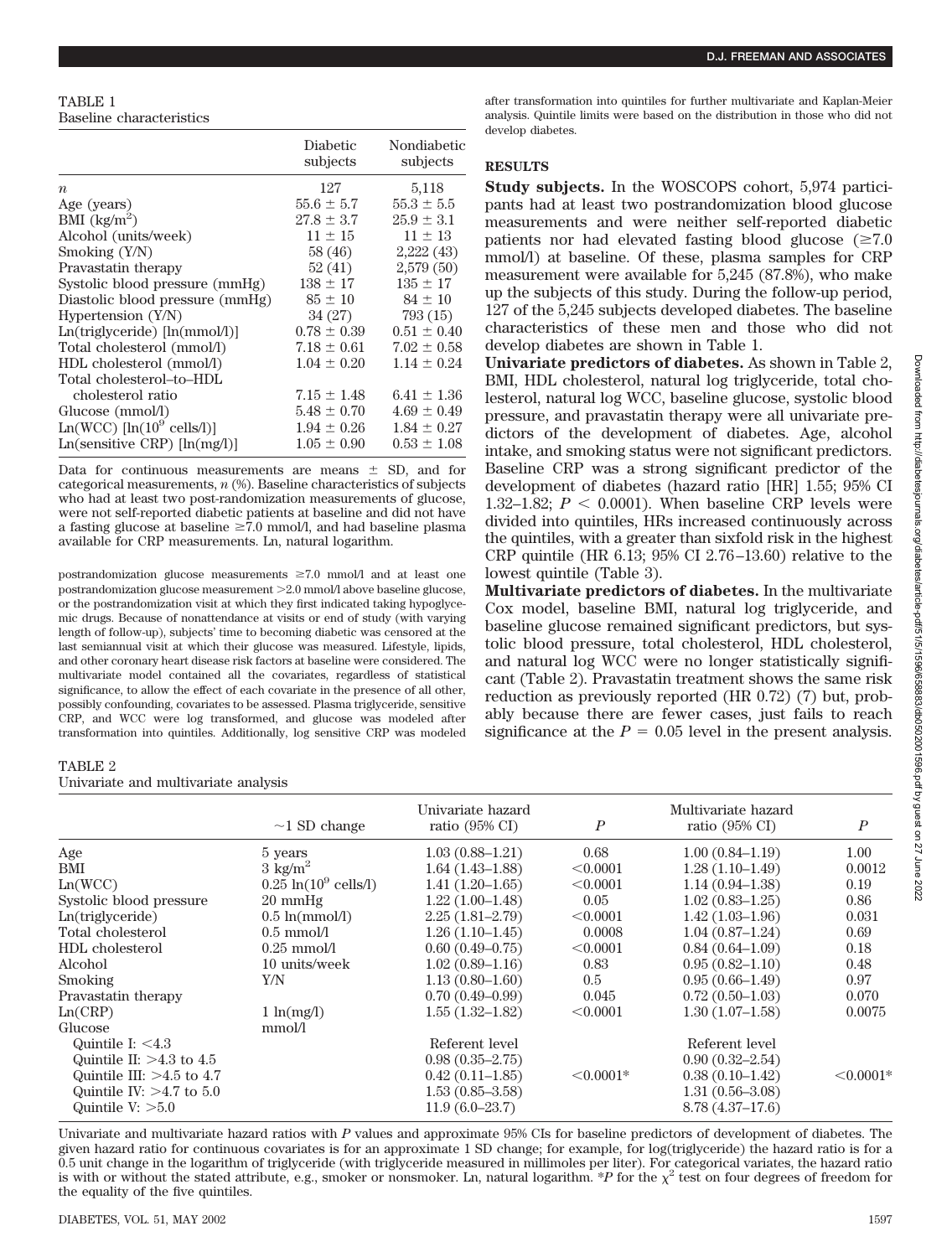| TABLE 3 |                                                       |  |  |
|---------|-------------------------------------------------------|--|--|
|         | Univariate and multivariate analysis of CRP quintiles |  |  |

|                                      | Univariate          | Multivariate        | Multivariate*       |
|--------------------------------------|---------------------|---------------------|---------------------|
| $P\dagger$                           | $\leq 0.0001$       | 0.041               | 0.045               |
| $CRP$ (antilog) (mg/l)               |                     |                     |                     |
| Quintile I: $\leq 0.66$              | Referent level      | Referent level      | Referent level      |
| Quintile II: $>0.66$ to $\leq$ 1.28  | $2.30(0.94 - 5.58)$ | $1.76(0.72 - 4.30)$ | $1.35(0.62 - 2.94)$ |
| Quintile III: $>1.28$ to $\leq 2.27$ | $3.60(1.56 - 8.28)$ | $2.35(1.01-5.46)$   | $2.01(0.98-4.13)$   |
| Quintile IV: $>2.27$ to $\leq 4.18$  | $4.64(2.05-10.5)$   | $2.75(1.19-6.36)$   | $2.27(1.11 - 4.64)$ |
| Quintile $V: >4.18$                  | $6.13(2.76-13.6)$   | $3.07(1.33 - 7.10)$ | $2.46(1.20 - 5.04)$ |

Data are hazard ratios (95% CIs). Univariate and multivariate hazard ratios with *P* values and approximate 95% CIs for CRP quintiles as a predictor of development of diabetes. Multivariate analysis included all the covariates regardless of statistical significance on univariate analysis. \*Analysis using definition of diabetes as two fasting blood glucose measurements  $\geq 7.0$  mmol/l;  $\dagger P$  for the  $\chi^2$  test on four degrees of freedom for the equality of the five quintiles.

The natural log CRP level remained a significant predictor, with a multivariate HR of 1.30 (95% CI 1.07–1.58; *P* 0.0075) (Table 2). When CRP quintiles were studied in a multivariate analysis (Table 3), there was a stepwise increase in risk across the quintiles, with the highest quintile associated with a greater than threefold risk of developing diabetes (HR 3.07; 95% CI 1.33–7.10) relative to the lowest. A Kaplan-Meier plot of time to development of diabetes in each CRP quintile confirms a graded risk across the quintiles (Fig. 1).

In common clinical practice, diabetes is diagnosed based on the findings of two fasting blood glucose measurements  $\geq 7.0$  mmol/l, and there is no requirement for a 2.0 mmol/l rise from baseline glucose measurements, since such results are often not available. To assess the applicability of our findings to the clinical setting, therefore, we reanalyzed our data using the sole criterion of two fasting blood glucose measurements  $\geq 7.0$  mmol/l as a definition for becoming diabetic; exclusions were as for the previous analysis. With this new definition of diabetes, an additional 24 men were identified as developing diabetes during the course of the study, giving a total of 151 cases. With this expanded number of cases, the quintiles of CRP in the nondiabetic group (now 5,094) remained the same. In univariate analysis, BMI, HDL cholesterol, triglyceride, cholesterol, WCC, baseline glucose, systolic blood pressure, and CRP remained significant predictors of the development of diabetes. In multivariate analysis, log CRP level remained a significant predictor (HR 1.27; 95% CI 1.07–1.52;  $P = 0.007$ , together with BMI (1.28; 1.12–1.47;  $P = 0.0005$ , natural log triglyceride (1.40; 1.05–1.88;  $P =$ 0.024), and baseline glucose (quintile 5 HR 11.1; 5.58–22.1;  $P < 0.0001$ ). Finally, a stepwise increase in risk across the CRP quintiles was evident, with the highest quintile being associated with a 2.46-fold risk of developing diabetes (95% CI 1.20–5.04) relative to the lowest (Table 3).

# **DISCUSSION**

We have shown, for the first time, that raised CRP is a predictor of the development of diabetes in middle-aged men independent of established risk factors, including fasting plasma triglyceride, BMI, and glucose. Indeed, in multivariate analysis, a 1-SD change in plasma CRP concentration in our cohort was associated with a hazard ratio similar to BMI, plasma glucose, and triglyceride concentration, factors known to predict diabetes. In addition, men in the top quintile of  $CRP (> 4.18$  mg/l) have a greater than threefold risk of developing diabetes compared with those in the lowest quintile  $(< 0.66$  mg/l) after adjustment for all other variables. These relationships were evident, but slightly attenuated, using a definition of transition to diabetes that excluded the requirement for a significant decline in glucose tolerance.



**FIG. 1. Kaplan-Meier plot of time to diabetes by quintiles of loge CRP. Quintiles limits are shown as the antilog, i.e., milligrams per liter of the logarithmic limits used in the statistical analysis. Subjects' time to becoming diabetic was taken as the semiannual visit at which they first had at least two postrandomization** glucose measurements  $\geq 7.0$  mmol/l and at **least one postrandomization glucose measurement >2.0 mmol/l above baseline glucose, or the postrandomization visit at which they first indicated taking hypoglycemic drugs.**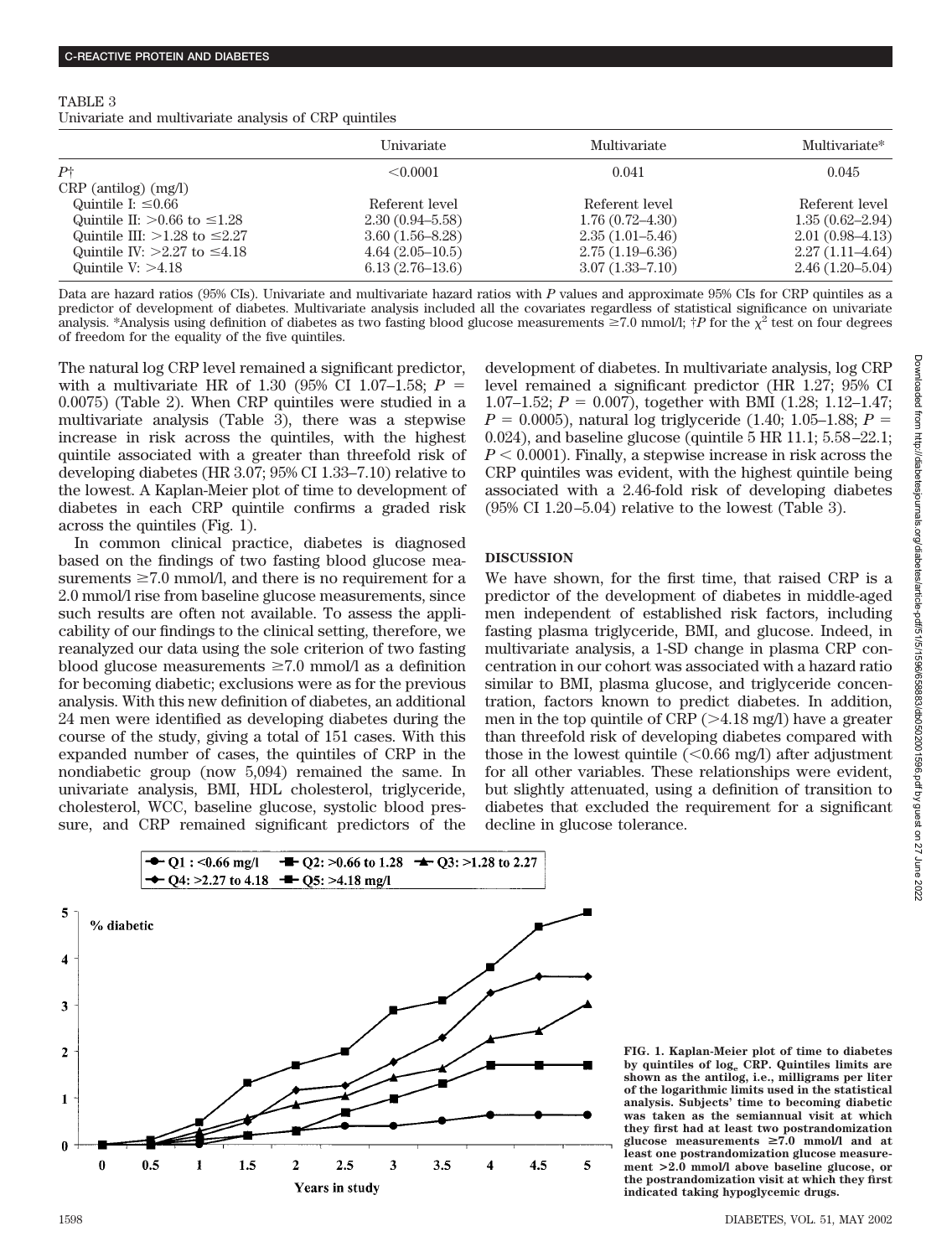The strengths of our study are, first, a rigorous assessment of development of diabetes over time based on the ADA criteria (7) using frequent laboratory assessment of fasting glucose. Second, we adjusted for fasting lipid measurements, including fasting plasma triglyceride, perturbances that signal an increased risk for diabetes to the clinician (12). Finally, we included other clinical cornerstones of the metabolic syndrome commonly identified with diabetes risk, such as blood pressure.

Thus our work complements the recent study by Pradhan et al. (6), who demonstrated a similar observation in women, in whom diabetes was initially identified by self-report and subsequently verified by a spectrum of criteria. Their study, while not including measures of plasma lipids or blood pressure, included fasting insulin and interleukin-6, which were not measured in the WOSCOPS cohort. Both of these studies, in turn, are consistent with the earlier observations of Schmidt et al. (8) in the Atherosclerosis Risk in Communities (ARIC) study, where several inflammatory markers such as orosomucoid were independent predictors of diabetes in adults. A more recently published study (13) demonstrates that CRP levels are associated with development of diabetes in the elderly. This study was based on fewer individuals  $(n = 45)$  developing diabetes and only assessed fasting glucose on one occasion after baseline at 3–4 years of follow-up. Thus, the ability of that study to test for a graded response was limited. Our analysis, identifying a larger number of cases with a more stringent definition of transition to diabetes, is a significant addition to these novel observations.

Our data in middle-aged men and data from the abovementioned studies (6,13) in women and the elderly indicate that CRP may be a useful predictor of diabetes. Because of its stability in plasma or serum, the availability of a recognized international standard, and the ease of measurement, CRP is of more utility than other markers of inflammation, such as the cytokines, for clinical practice and large-scale research studies.

Our finding also adds to the growing body of evidence implicating low-grade inflammation as a potential dynamic in the pathogenesis of type 2 diabetes. Potential mechanisms for this relationship may be direct or indirect. For example, cytokines such as tumor necrosis factor (TNF)- $\alpha$ may produce insulin resistance by influencing the function of the insulin receptor (14) or by stimulating adipocyte lipolysis (15,16). Alternatively, endothelial dysfunction may link inflammation to insulin resistance (4,17,18). It is also noteworthy that established mechanisms to lessen insulin resistance, such as weight loss and thiazolidinediones, as well as novel therapies (e.g., statins, ACE inhibitors), display significant anti-inflammatory effects (19–23). Finally, intracellular links between the inflammation cascade and insulin signaling have been reported in a recent study showing that salicylate prevents obesity and dietinduced insulin resistance (24).

The current analysis expands on our original description of predictors of diabetes in WOSCOPS (7) and, as a post hoc analysis, has similar limitations to its interpretation. The primary outcome in WOSCOPS was cardiovascular disease and not diabetes. It is well established that the prediabetic phase is atherogenic, and common risk factors such as BMI and triglycerides predict both cardiovascular disease and diabetes. Interestingly, of the 127 individuals who developed diabetes in WOSCOPS, only 17 experienced a cardiovascular event. Plasma CRP concentration, in addition to other inflammatory markers, has been demonstrated to predict cardiovascular events in this same population (2). However, because diabetes does not always lead to cardiovascular events and because the disease merits treatment in its own right, there is considerable importance in the ability to predict risk of diabetes.

An apparent J-shaped relationship between quintile of fasting glucose and risk of diabetes is observed in our data (Table 2). This is unexpected, but as can be seen from the confidence intervals, only the hazard ratio in quintile 5 (in which more than three-quarters of the cases arose) is significantly different from 1. The J-shaped pattern is therefore likely to be due to the very few cases of diabetes in the lower glucose quintiles.

In conclusion, we have shown for the first time that CRP concentration is a significant predictor of diabetes in middle-aged men independent of classic and clinically employed risk factors such as BMI, fasting triglyceride, and glucose. These data add support for the further evaluation of CRP as a potential predictor of diabetes development. They also add to the notion that low-grade inflammation is important in the pathogenesis of type 2 diabetes.

# **ACKNOWLEDGMENTS**

We gratefully acknowledge the financial support of an educational grant from Bristol-Myers Squibb.

#### **REFERENCES**

- 1. Ridker PM, Hennekens CH, Buring JE, Rifai N: C-reactive protein and other markers of inflammation in the prediction of cardiovascular disease in women. *N Engl J Med* 342:836–843, 2000
- 2. Packard CJ, O'Reilly DS, Caslake MJ, McMahon AD, Ford I, Cooney J, Macphee CH, Suckling KE, Krishna M, Wilkinson FE, Rumley A, Lowe GD: Lipoprotein-associated phospholipase A2 as an independent predictor of coronary heart disease: West of Scotland Coronary Prevention Study Group. *N Engl J Med* 343:1148–1155, 2000
- 3. Festa A, D'Agostino R Jr, Howard G, Mykkanen L, Tracy RP, Haffner SM: Chronic subclinical inflammation as part of the insulin resistance syndrome: the Insulin Resistance Atherosclerosis Study (IRAS). *Circulation* 102:42–47, 2000
- 4. Yudkin JS, Stehouwer CD, Emeis JJ, Coppack SW: C-reactive protein in healthy subjects: associations with obesity, insulin resistance, and endothelial dysfunction: a potential role for cytokines originating from adipose tissue? *Arterioscler Thromb Vasc Biol* 19:972–978, 1999
- 5. Forouhi NG, Sattar N, McKeigue PM: Relation of C-reactive protein to body fat distribution and features of the metabolic syndrome in Europeans and South Asians. *Int J Obes* 25:1324–1328, 2001
- 6. Pradhan AD, Manson JE, Rifai N, Buring JE, Ridker PM: C-reactive protein, interleukin 6, and risk of developing type 2 diabetes mellitus. *JAMA* 286:327–334, 2001
- 7. Freeman DJ, Norrie J, Sattar N, Neely RDG, Cobbe SM, Ford I, Isles C, Lorimer AR, Macfarlane PW, McKillop JH, Packard CJ, Shepherd J, Gaw A: Pravastatin and the development of diabetes mellitus: evidence for a protective treatment effect in the West of Scotland Coronary Prevention Study. *Circulation* 103:357–362, 2001
- 8. Schmidt MI, Duncan BB, Sharrett AR, Lindberg G, Savage PJ, Offenbacher S, Azambuja MI, Tracey RP, Heiss G, for the ARIC Investigators: Markers of inflammation and prediction of diabetes mellitus in adults (Atherosclerosis Risk in Communities study): a cohort study. *Lancet* 353:1649–1652, 1999
- 9. Shepherd JS, Cobbe SM, Ford I, Isles CG, Lorimer AR, Macfarlane PW, McKillop JH, Packard CJ: Prevention of coronary heart disease with pravastatin in men with hypercholesterolemia. *N Engl J Med* 333:1301– 1307, 1995